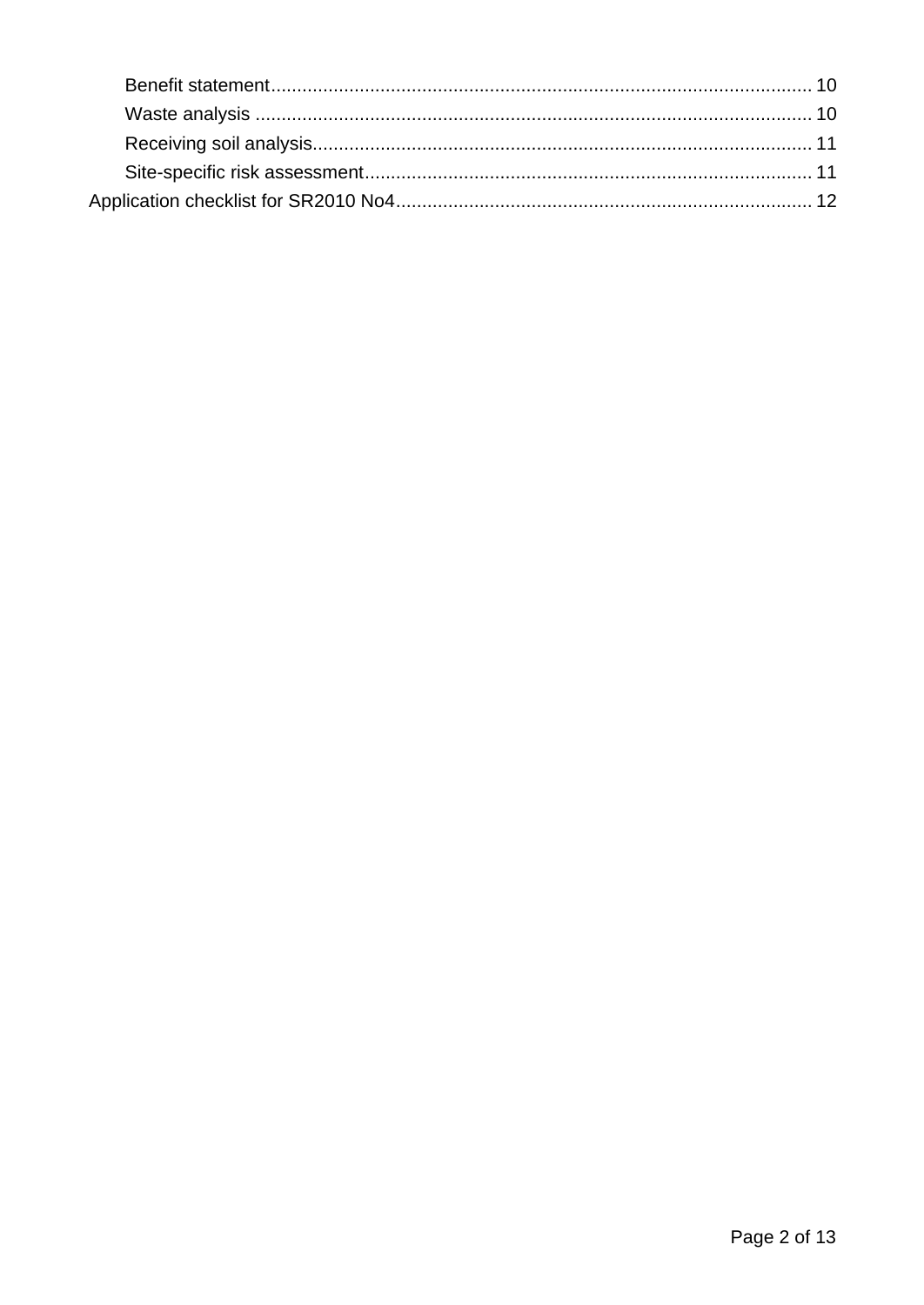## <span id="page-2-0"></span>**General Notes**

Please read these notes carefully before you fill in the forms. All relevant guidance documents can be found on our website or are available on request. This guidance will help you complete application form Part LPD1.

This guidance document is for use with deployment forms to spread waste to land where the operator holds a permit referring to any of the following standard rules:

- SR2010 No4 Mobile plant for landspreading (land treatment resulting in agricultural or ecological benefit);
- SR2010 No5 Mobile plant for reclamation, restoration or improvement of land;
- SR2010 No6 Mobile plant for landspreading of sewage sludge; or a
- Bespoke mobile plant permit for landspreading or land reclamation.

Before you can use your mobile plant permit at a site, you must have filled in a deployment form and sent it to Natural Resources Wales with any necessary additional information. Only once Natural Resources Wales has given its agreement in writing to this deployment form can the waste operations start at the site.

The waste operations agreed under the deployment form are valid for 12 months from the date given by Natural Resources Wales in its written agreement. There is no renewal process for deployments. If you wish to continue waste operations after the 12-month period, you must submit a new deployment form together with any supporting information and the correct fee.

Once agreed in writing by Natural Resources Wales, the terms of this deployment form must be complied with. Amendments can be made to the details contained in this deployment form but can only be acted upon if Natural Resources Wales has first agreed to the amendment in writing. There are very limited changes you can make once the deployment has been assessed and agreed. More guidance on this is available in Technical Guidance Note EPR 8.01 'How to Comply with your Environmental Permit – Additional Guidance for Spreading Waste to Land Operations' (TGN 8.01). This is available on our website or on request.

The agreed deployment form is part of your mobile plant permit and so operating in breach of the agreed form or any other rule of your mobile plant permit could lead to Natural Resources Wales taking enforcement action. Our guidance ['How to Comply with your](https://naturalresources.wales/permits-and-permissions/environmental-permits/guidance-to-help-you-comply-with-your-environmental-permit/?lang=en) [Environmental Permit'](https://naturalresources.wales/permits-and-permissions/environmental-permits/guidance-to-help-you-comply-with-your-environmental-permit/?lang=en) will help you to make sure that you do not breach any of your permit's rules.

You will need to read the guidance on our website in conjunction with the specific technical guidance on landspreading given in TGN 8.01.

You may submit as many deployment forms as you wish. This allows you, as the permit holder, to operate under the one mobile plant permit on as many sites as there are deployment forms agreed in writing with Natural Resources Wales. Only the mobile treatment processes specified in your mobile plant permit can be carried out.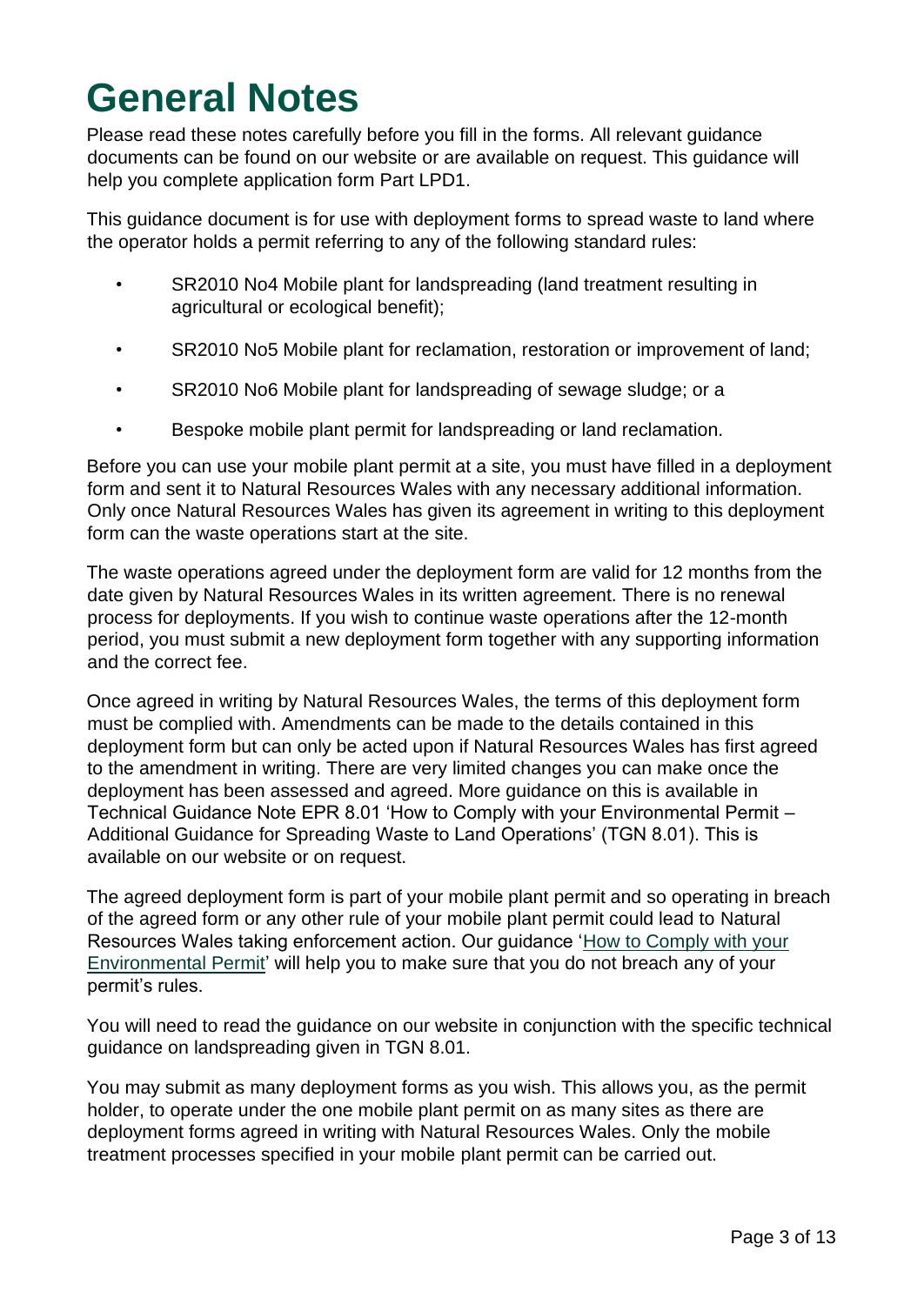Waste operations, including mobile plant deployments, may require planning consent. We recommend that you seek advice from your local planning authority before carrying out any waste operation.

Please note that this guidance is based on what is required for a standard rules mobile plant deployment application. The information required may vary for bespoke permits and you must submit information in accordance with what has been specifically agreed for the bespoke permit.

This guidance has been provided to help you fill out the deployment form. However, you must follow TGN 8.01 which has been provided to ensure that you submit a satisfactory deployment application.

## <span id="page-3-0"></span>**What do you need to do?**

The information you provide in the deployment form will help us decide if your proposed deployment can comply with the rules of your permit. It is important that you complete the form correctly as it will help us deal with your application more quickly.

When you make the application, please make sure you

- answer all the questions. If any of the questions do not apply to you, please write 'Not applicable' and give a justification. If you leave anything out, we may need to get in touch with you for the information and our decision may be delayed
- allow for at least 25 working days from the time your application is complete for us to make our assessment. The application will be considered complete when all documentation has been sent and you have paid the correct fee.

If you carry out any waste operations including storage of waste without written confirmation that the deployment is agreed, you will be committing an offence of deposit of waste without a permit.

## <span id="page-3-1"></span>**How much will it cost?**

Details of the charges can be found in the ['Our Charges'](https://naturalresources.wales/about-us/what-we-do/how-we-regulate-you/our-charges/?lang=en) section on our website.

## <span id="page-3-2"></span>**Completing the form**

## <span id="page-3-3"></span>**About the permit**

#### <span id="page-3-4"></span>**Discussions before your application**

If you have had any discussions with Natural Resources Wales concerning this deployment before the application was submitted, please give the reference or send details on a separate sheet. Reference any documents in Table 6 of LPD1.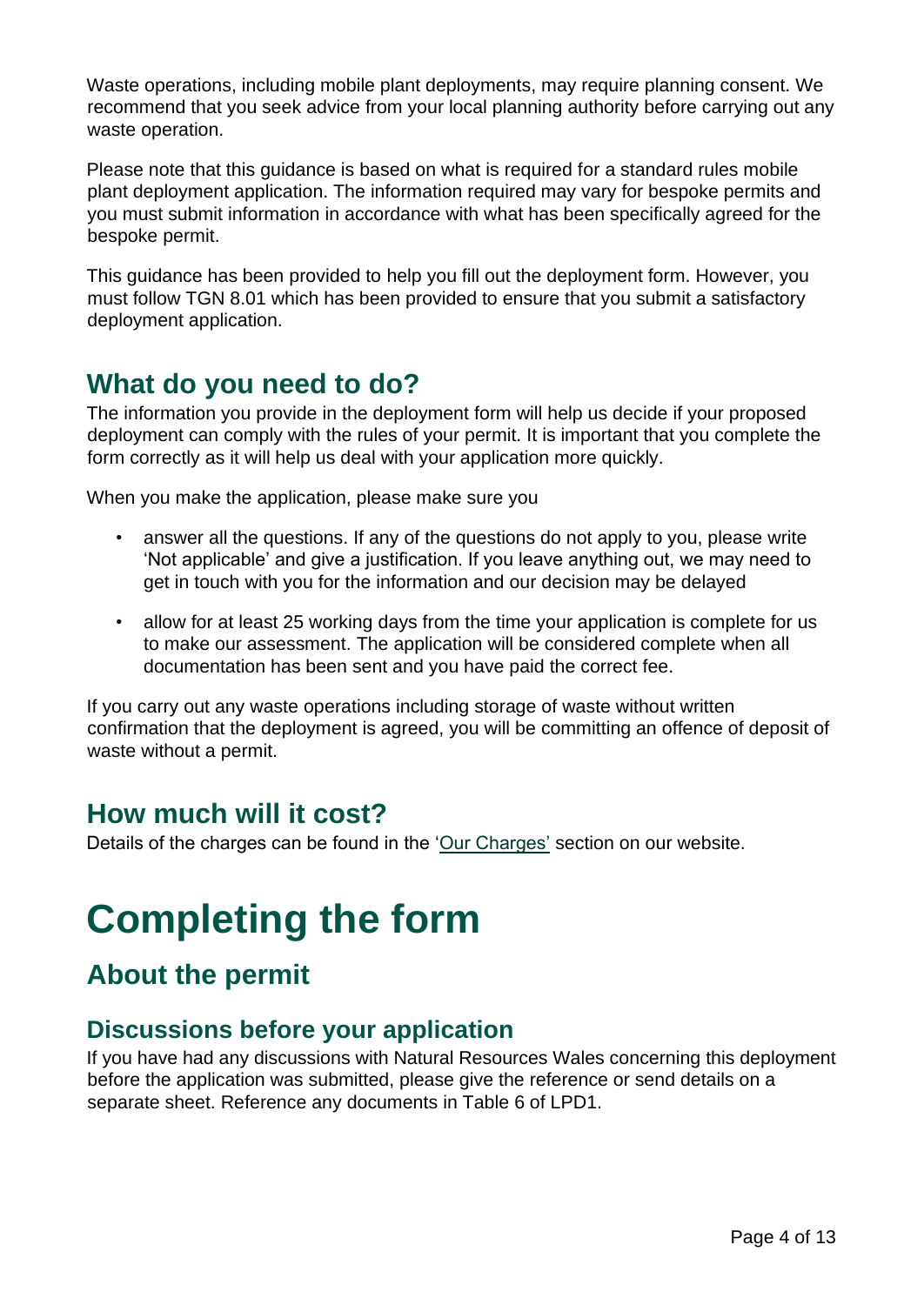#### <span id="page-4-0"></span>**Permit number under which this deployment is taking place**

Please provide the permit number under which the deployment is being made. We cannot agree a deployment unless a relevant permit is in force.

#### <span id="page-4-1"></span>**Permit holder**

Please give the name of the permit holder who is making the application.

#### <span id="page-4-2"></span>**Type of permit you want to deploy under**

Choose the option that applies, based on the type of permit you hold and the activity you want to do. The activity set out in the deployment must be in line with the extent of the activity/activities in the relevant permit. For example, the waste types, tonnages, treatment types etc.

## <span id="page-4-3"></span>**Contact details**

#### <span id="page-4-4"></span>**Who can we talk to?**

Please provide details of the person who will be the contact for queries about the information in this deployment form. This could be the operator, or a person acting on behalf of the operator, such as a consultant.

They should be able to answer queries about any of the information in the form or additional information such as the benefit statement or the risk assessments. We may also need to speak to them if any information or the fee is missing or incorrect. This will help us to ensure that the agreement of the deployment form is not unduly delayed.

## <span id="page-4-5"></span>**Technically competent manager and nominated competent person**

All holders of environmental permits must demonstrate technical competence at the permit application stage or in accordance with any transitional provisions that may give time for technical competence to be acquired. A technically competent manager will be specified at this time.

Where mobile plant is used the activity may take place at some distance from the main office of the permit holder. Where deployments are countrywide, we need to know that the operator can discharge the requirements of ensuring they have control of day-to-day operations through their management procedures and any contractual arrangements. If things go wrong, it is the permit holder who is ultimately liable. In these instances, you must nominate a competent person who will be the main contact for the deployment and who will report to the technically competent manager.

The nominated competent person must be able to visit sites to ensure the waste operations are not causing any environmental problems. They must be able to get to the site within a reasonable time in case any problems occur, or a Natural Resources Wales officer wishes to meet them on site.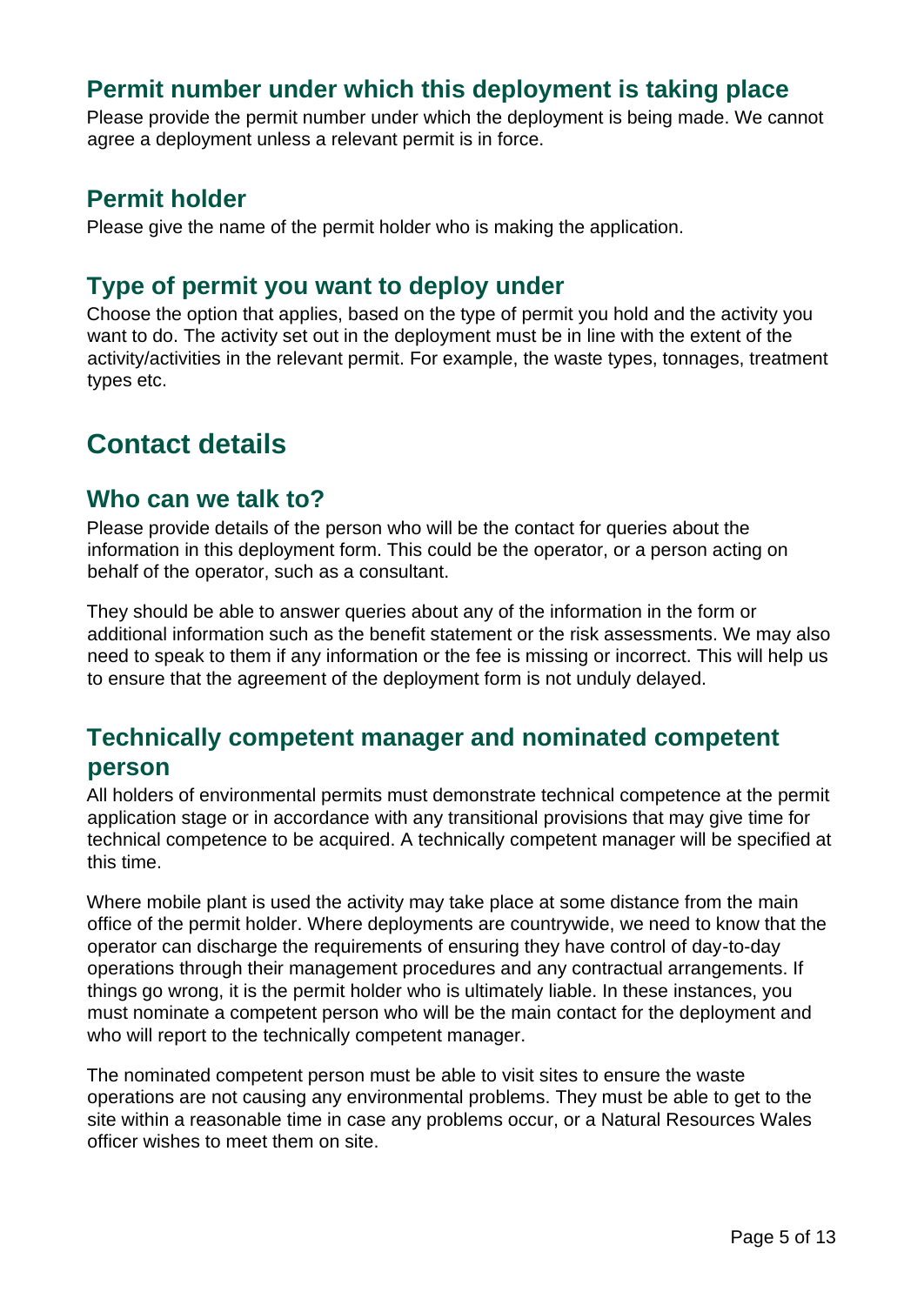There may several nominated competent persons for any one operator. Additional guidance on what we expect of technically competent managers and nominated competent persons is included in TGN 8.01.

## <span id="page-5-0"></span>**About the land you want to treat**

Please give the main address for the farm, office or site where the spreading is to take place.

Please identify what type of land is being treated. If the land is agricultural, please give us your County/ Parish/ Holding number. This will help us better understand all activities taking place on the land and help us to work better with you.

#### <span id="page-5-1"></span>**The parcels of land you want to treat**

Please provide details of the fields or areas of land to be treated.

The total area of land to be treated must be equal to or smaller than 50 hectares, or 100 hectares for a single continuously managed area of land. Any parcels of land under one deployment must be within a 10-mile radius of the general address provided.

Please put in the land details. These must include field name, number, reference; size of area being treated (excluding buffer zones, woodland or land that will not be spread for another reason); and an accurate 12-figure national grid reference.

Grid references can be found on [UK Grid Reference Finder.](http://www.gridreferencefinder.com/)

#### <span id="page-5-2"></span>**Multiple deployments - submitting more than one deployment for the same area of land**

You may spread more than 10 waste streams on the same area of land provided you submit further fully completed deployment forms listing the additional wastes. You will need to let us know if you are submitting more than one deployment. Your benefit statement must consider the total benefit to the land of all wastes to be spread.

#### <span id="page-5-3"></span>**Occupancy details**

If the permit holder is not the owner or occupier of the land, you must provide the name and contact details of the occupier of the land where the operation is to be carried out. This may be the landowner or tenant. You must also provide the written consent of the occupier showing the agreement that the operation may be carried out on the land. The written consent must include details of the land areas included in the deployment application and be signed by the occupier and the applicant.

If there is more than one occupant because the treatment is taking place in more than one area, you must include the details of all other occupants with your supporting information including written consent from all occupants.

## <span id="page-5-4"></span>**Previous land treatment**

If the land has been treated with other wastes, slurries or manures, fertilisers or soil conditioners in the last 12 months this information should be included and considered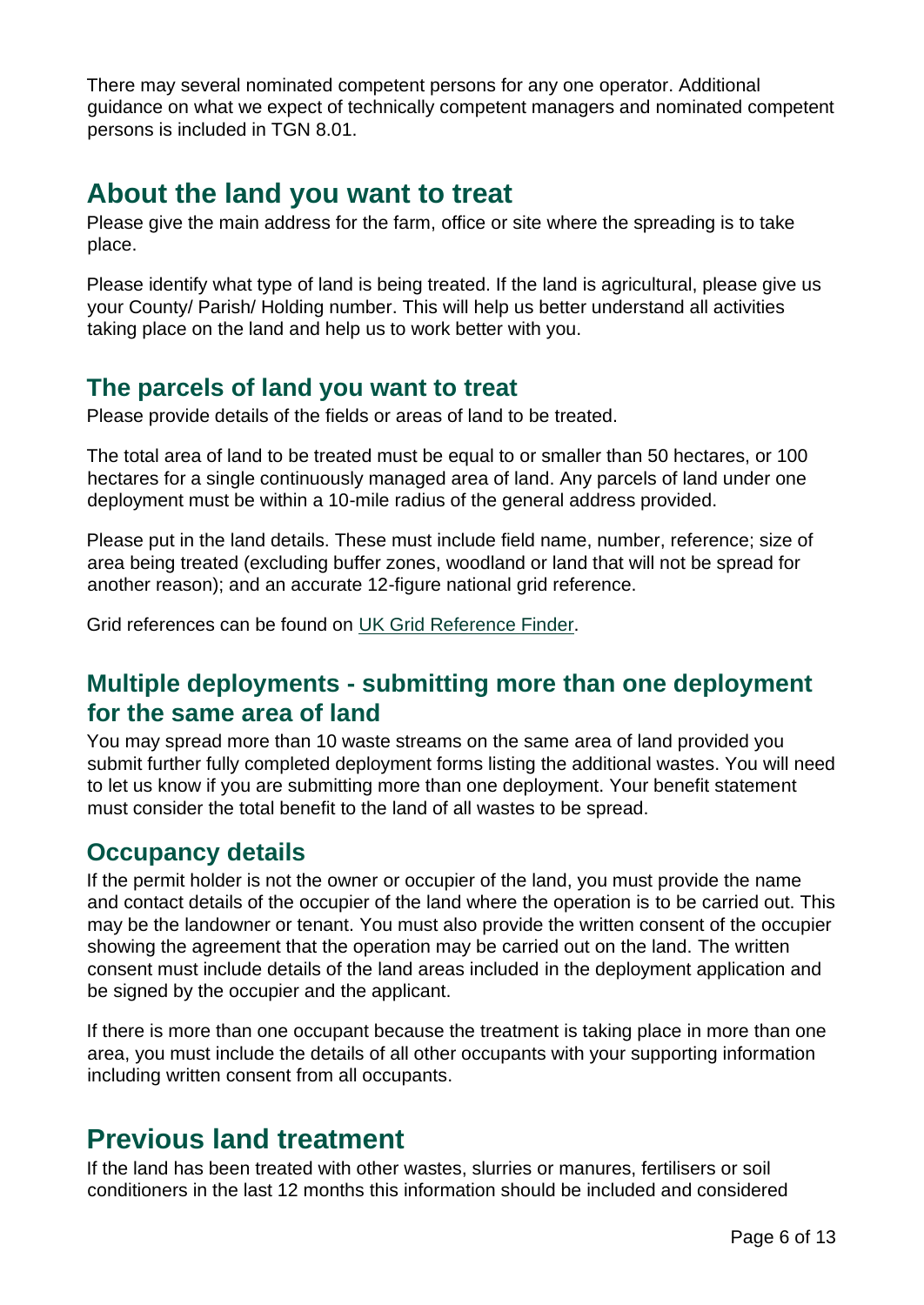when carrying out your benefit analysis. You should ensure that you have discussed this with the land owner or occupier so that you are aware of what they or other operators have spread or intend to spread on that land prior to the waste you are spreading.

You must include the following:

- Waste spread under a previous deployment including any reference. For example, PAN-123456;
- Waste spread under a waste exemptions U10 or U11;
- Septic tank sludges and sewage sludge spread under the Sludge Use in Agriculture Regulations;
- Animal by-products spread under Animal By-products Regulations (not permitted under EPR);
- Manures and slurries;
- Materials spread under a Quality Protocol or End of Waste.

## <span id="page-6-0"></span>**Which risk band does the activity fall within?**

The permit you are deploying under, the waste to be spread and the location where the spreading will take place will determine the risk banding of the deployment application. This in will affect the application fee and the supporting documents needed.

A lower risk location is defined as being not within a Source Protection Zones 2, and/or over 500 meters from a European site, Ramsar, or SSSI.

A higher risk location is defined as being within a Source Protection Zone 2, and/or 500 meters or less from a European site, Ramsar, or SSSI.

Risk bandings are as follows:

- If you are spreading a list A waste from SR2010 No4 in a lower risk location it is a low risk deployment application.
- If you are spreading a list A waste from SR2010 No4 in a higher risk location it is a medium (2) risk deployment application.
- If you are spreading a list B waste from SR2010 No4 in a lower risk location it is a medium (1) risk deployment application.
- If you are spreading a list B waste from SR2010 No4 in a higher risk location it is a high risk deployment application.
- If you are spreading any listed waste from either SR2010 No5 or SR2010 No6 in a lower risk location it is a medium (1) risk deployment application.
- If you are spreading any listed waste from either SR2010 No5 or SR2010 No6 in a higher risk location it is a high risk deployment application.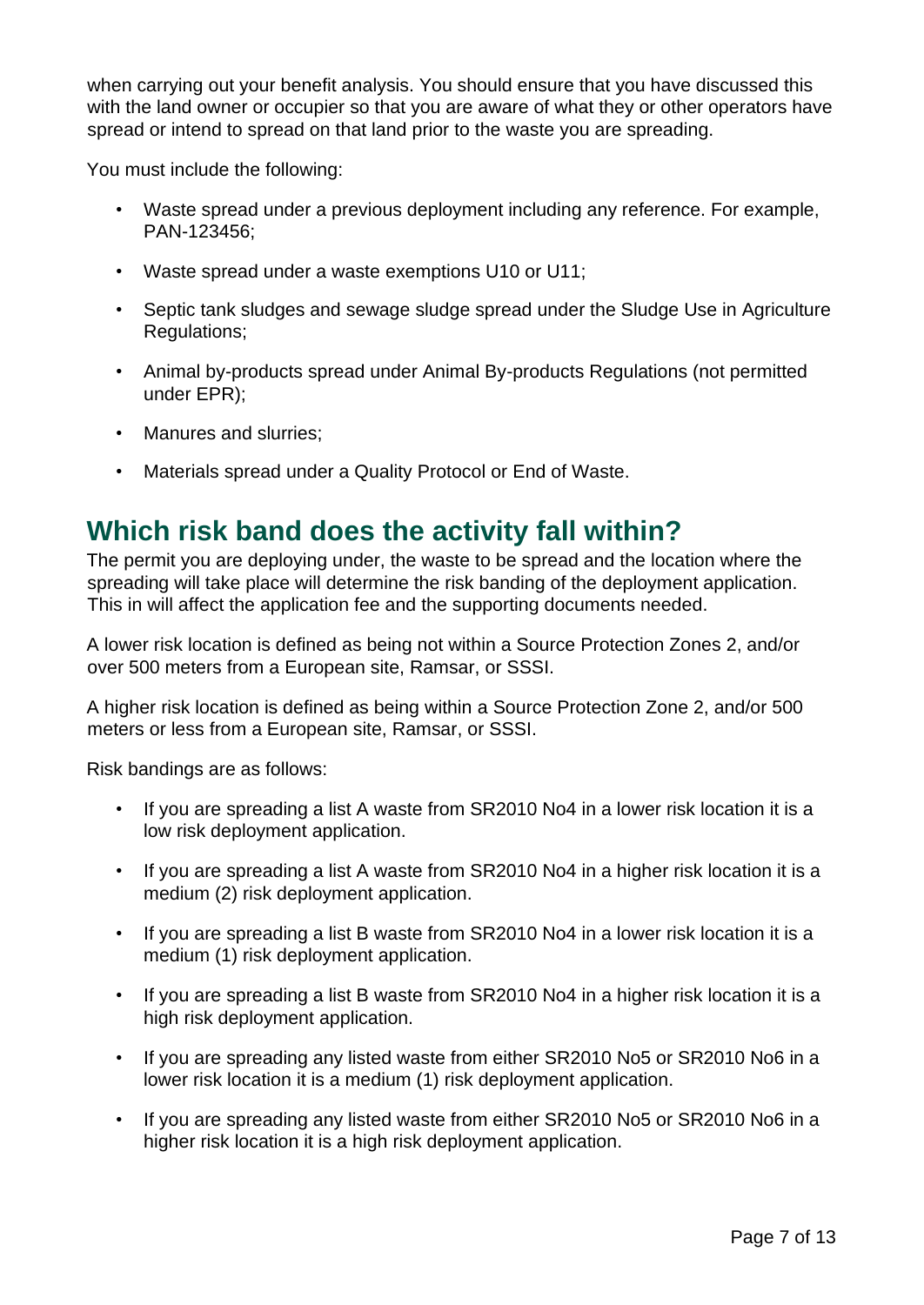• If you are spreading waste under a bespoke mobile plant permit it is a high risk deployment application.

See Supporting documents and Payment sections for further information on what supporting documents are needed, and what risk based application fee applies.

#### <span id="page-7-0"></span>**Protection of habitats and ecosystem**

It is the responsibility of the landowner to check whether that the land onto which your waste is deployed is subject to The Environmental Impact Assessment (Agriculture) (Wales) Regulations 2017. These regulations are a mechanism by which semi-natural and uncultivated habitat is protected and that projects ("landspreading") do not seriously affect the environment.

You must show that the land in question does or does not fall within scope of the Environmental Impact Assessment (Agriculture) (Wales) Regulations 2017 as semi-natural (habitat).

If it does not i.e. answer "no" you must show how you have come to this conclusion with evidence e.g. photographs that show that the land is already agriculturally-improved. You only need a screening decision if the land is in scope. If it's improved land you don't need screening.

If it does i.e. answer "yes" you must submit an EIA screening application to Welsh Government to apply waste to the land and abide by the screening decision. You must provide the screening decision provided by Welsh Government that states while the land is within scope, it is suitable to be spread on.

If the screening opinion states the land is in scope and is not suitable to be spread on, the deployment application will be returned to you.

The only evidence we will accept is a screening opinion provided by Welsh Government. Information on how to obtain the screening opinion can be found on the Welsh Government webpages on [Assessing environmental impact in agriculture.](https://gov.wales/assessing-environmental-impact-agriculture)

## <span id="page-7-1"></span>**About the waste**

A maximum of 10 waste streams can be notified for each deployment. The landspreading standard rules define "waste stream" as a single waste, generated from a single site. Single waste streams that have been mixed together shall be individually described and each shall be listed in the tables as separate waste streams.'

The waste you are proposing to spread, and store must be a waste listed in the permit to which this deployment relates. You must use the most appropriate six-digit List of Waste (LoW) code and give an accurate description of the waste you intend to spread, that can refer to, but is not solely, the List of Waste written description. The waste producer will use the [waste classification technical guidance -](https://www.gov.uk/government/publications/waste-classification-technical-guidance) WM[3.](https://www.gov.uk/government/publications/waste-classification-technical-guidance) You will need to check the code your waste producer has used is allowed under your standard rules permit.

The physical form of the waste (liquid, solid, sludge etc.) must be given, including if the waste is stackable or non-stackable. Stackable means a material which is solid enough to be stacked in a free‐standing heap without slumping, and it will not allow free drainage from within the stacked material. All other waste is classed as non-stackable.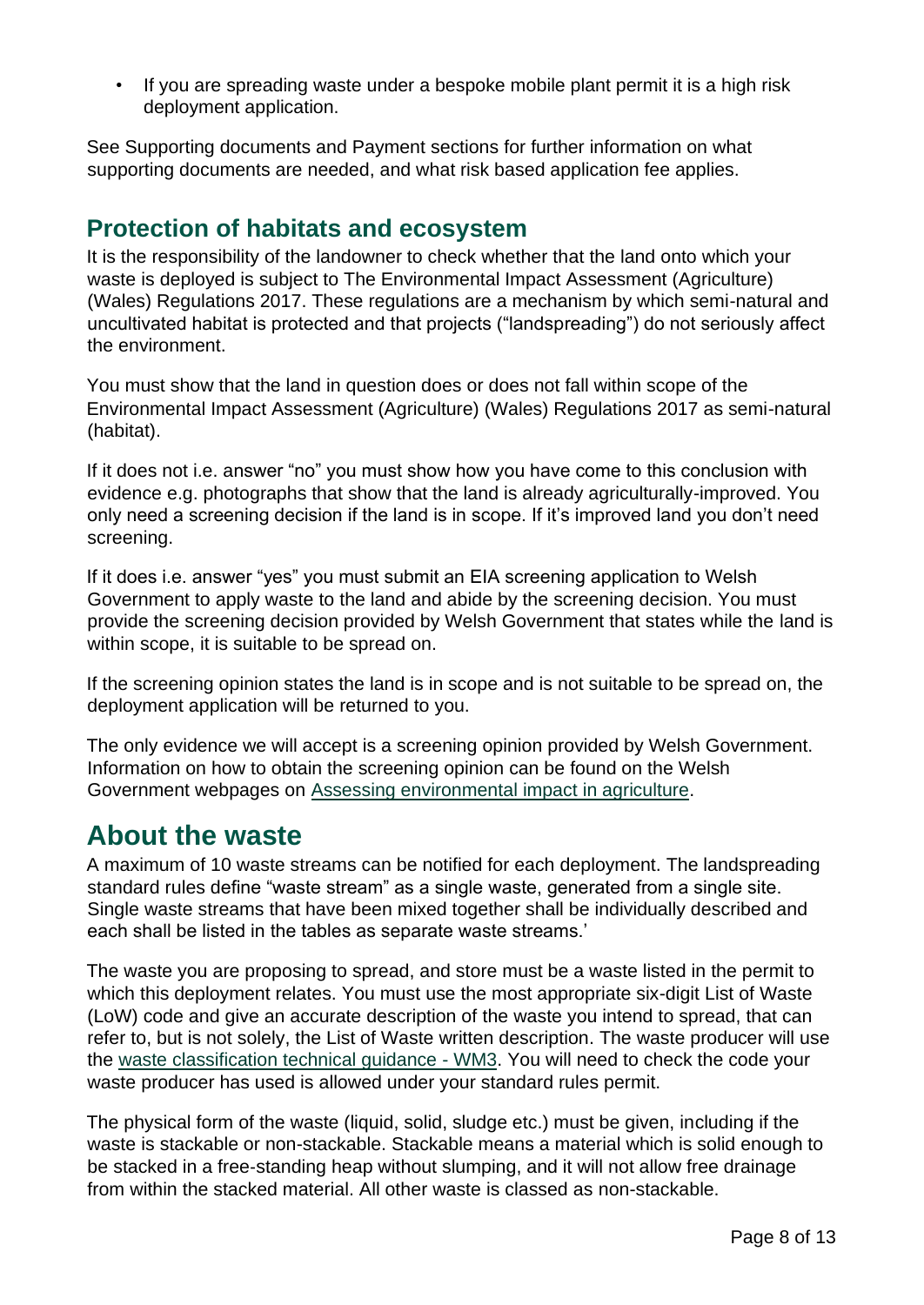You must tell us if the waste is high in readily available nitrogen as defined in your permit. These are organic wastes in which more than 30% of the total nitrogen content is available to the crop at the time of spreading.

## <span id="page-8-0"></span>**About the storage**

If you want to store waste under this deployment please give the address, accurate grid reference and quantities you intend to store at any one time. Please note that storage of waste must be at the place where it is to be used and where a valid deployment form has been agreed and no more than 3,000 tonnes of waste can be stored at any one time under any one deployment, of this no more than 1250 tonnes shall be non-stackable.

## <span id="page-8-1"></span>**Payment**

Once you have worked out the fee band for this deployment, tick one of the boxes provided to indicate your preferred payment method. Then complete the relevant information for the option you've chosen.

To work out which fee band you are in, you should refer to our annual charging scheme available on [Our charges](https://naturalresources.wales/about-us/what-we-do/how-we-regulate-you/our-charges/?lang=en) on our website.

## <span id="page-8-2"></span>**Supporting documents**

#### <span id="page-8-3"></span>**Supporting information for a low or medium (1) risk deployment application**

if it is a low or medium (1) risk deployment application you must provide at a minimum a location plan, a waste analysis, a receiving soil analysis and a benefit statement.

You may use the generic risk assessment for European sites, Ramsar and Sites of Special Scientific Interest (SSSI) and Source Protection Zone 2.

You must assess the risk and produce mitigation measures to any other sensitive receptors and include these mitigation measures in your benefit statement for example, for noise or odour.

## <span id="page-8-4"></span>**Supporting information for a medium (2) or high risk deployment application**

If it is a medium (2) or high risk deployment application you must provide at a minimum a location plan, a waste analysis, a receiving soil analysis, a benefit statement and a site specific risk assessment.

The site-specific risk assessment must show how you have controlled risks from your waste operations to European sites, Ramsar and Sites of special scientific interest (SSSI) and/or within a groundwater source protection zone 2, and where identified other sensitive receptors.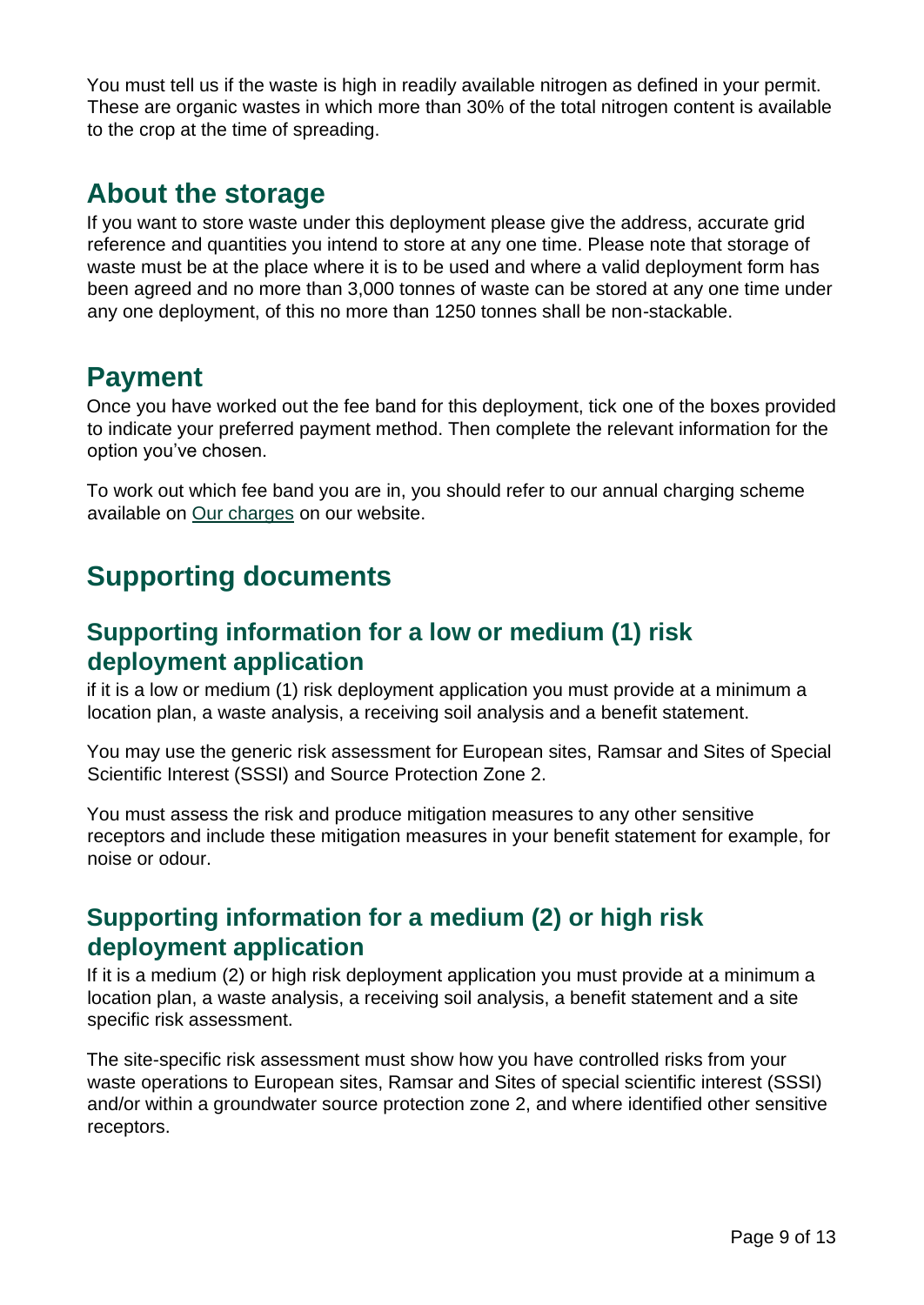#### <span id="page-9-0"></span>**Location map**

You must provide a map or maps outlining the boundaries of the area(s) being treated (field/farm or site boundaries).

The format of any maps or plans you send us must:

- be an A4 or A3 sheet;
- show the area of land covered by your application;
- be based on an Ordnance Survey map at a scale of 1:10,000 or larger;
- label individual points and areas ('A', 'B' and so on);
- use colour or hatching to highlight areas on the map; and
- use the form to cross-refer to labelled and highlighted areas on the map.

#### <span id="page-9-1"></span>**Benefit statement**

You must provide a benefit statement with each deployment written by a person with appropriate technical expertise. This must describe how the activity will result in benefit and demonstrate that the spreading of wastes for the purpose of recovery will not cause harm to the environment. If the land has been treated with other materials, wastes, slurries or manures etc. in the last 12 months this information should be included and considered when carrying out your benefit analysis.

Additional guidance is included in TGN 8.01. There is also information on a range of waste types including potential benefits and negative impacts in Appendix A of TGN 8.01.

We have provided an example benefit statement and template.

#### <span id="page-9-2"></span>**Waste analysis**

A current waste analysis is a requirement of your deployment application. Without this the benefits of a waste being applied to land cannot be assessed.

Guidance on the frequency of analysis and the minimum detail we expect for waste analysis is included in TGN 8.01.

For waste soils we will accept data only from laboratories and methods that have been awarded Monitoring and Certification Scheme (MCERTS). Guidance on the testing of waste soils is included in TGN 8.01.

If you want to spread sewage sludge to land the soil analysis parameters outlined in the 'Code of Practice for the Use of Sewage Sludge' section 3 (Monitoring of sludge and soil quality) must be followed.

TGN 8.01 Appendix A provides specific details on the potential benefits and negative impacts for a range of waste types.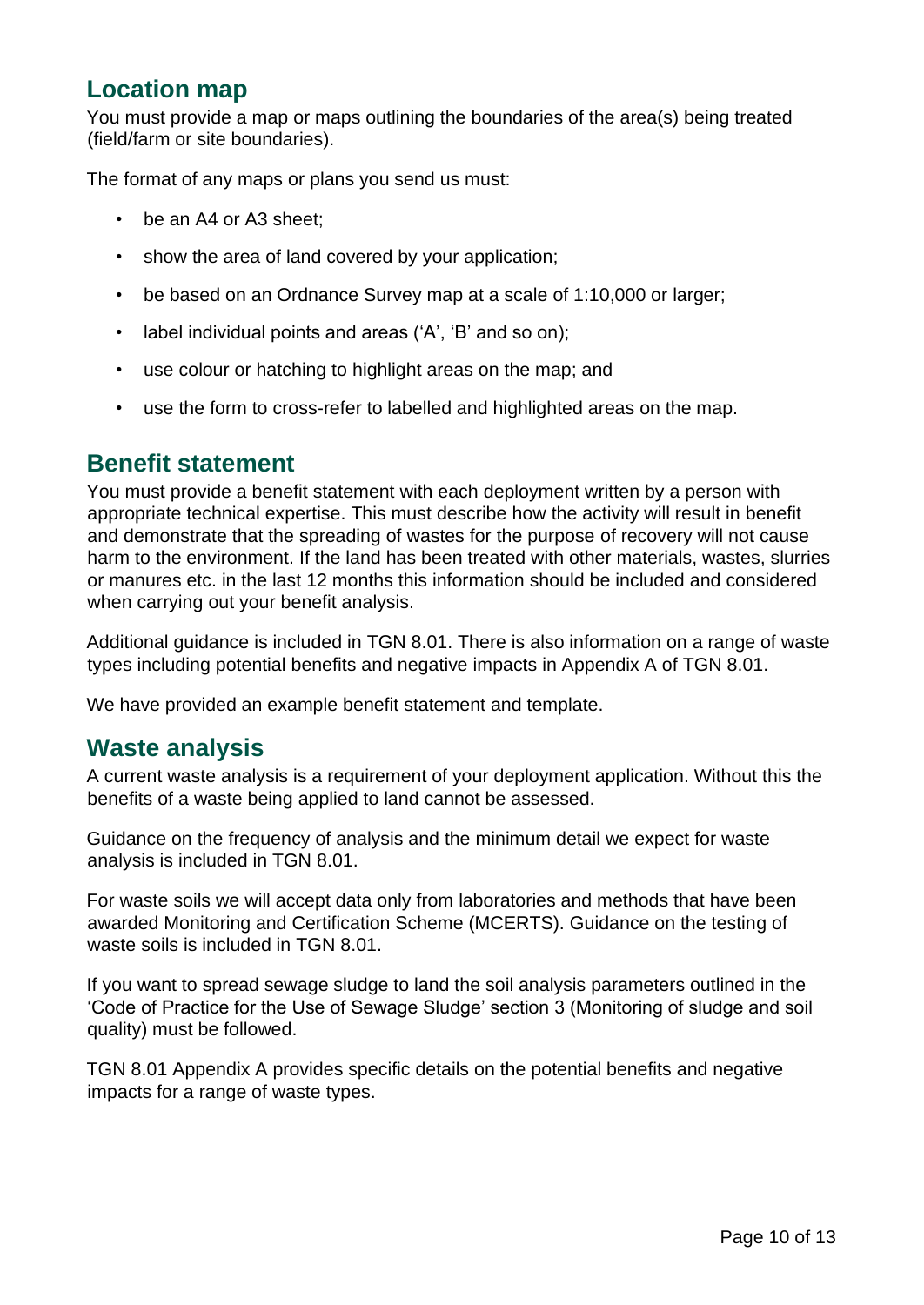## <span id="page-10-0"></span>**Receiving soil analysis**

Representative samples of the soil from the fields or land to which the waste is to be applied must be analysed.

Soil nutrient analysis should follow the frequency advised in the methodology in [Nutrient](https://ahdb.org.uk/nutrient-management-guide-rb209) [Management Guide \(RB209\).](https://ahdb.org.uk/nutrient-management-guide-rb209) Additional guidance is included in TGN 8.01.

The analytical methods should be in accordance with those given in 'RB209' and the 'Specification for Topsoil, British Standard 3882, 2007'.

Guidance on adjusting soil properties using wastes that are commonly applied included in TGN 8.01.

#### <span id="page-10-1"></span>**Site-specific risk assessment**

#### **What does the risk assessment involve?**

Risk assessment involves identifying potential source-pathway-receptor linkages and then putting in the management controls that remove or reduce any risks to the receptor. You must detail the steps that will be taken to manage the risk to the sensitive receptors identified. These should include written management and operational procedures that are required as part of your permit to control any risk to human health or pollution of the environment. The controls put in place depend on both the properties of the waste and the sensitivity of the receptors. Additional guidance is included in TGN 8.01 and in [Risk](https://www.gov.uk/government/collections/risk-assessments-for-specific-activities-environmental-permits) [assessments for specific activities: environmental permits.](https://www.gov.uk/government/collections/risk-assessments-for-specific-activities-environmental-permits) 

#### **Finding information on sensitive receptors**

You can find information on:

- [Find protected areas of land and sea](https://naturalresources.wales/guidance-and-advice/environmental-topics/wildlife-and-biodiversity/protected-areas-of-land-and-seas/find-protected-areas-of-land-and-sea/?lang=en)
- [Lle Geo-Portal for Wales](https://lle.gov.wales/home?lang=en)
- [Wales environmental information mapping system](https://naturalresources.wales/evidence-and-data/maps/wales-environmental-information/?lang=en)

#### **Other sensitive receptors**

In addition to the specific receptors above there are other sensitive receptors that you must consider in any risk assessment. These could include (for example):

- Ancient Woodlands
- Areas of Outstanding Natural Beauty
- Heritage Coast
- Local Nature Reserves or Wildlife Sites
- National Parks or Nature Reserves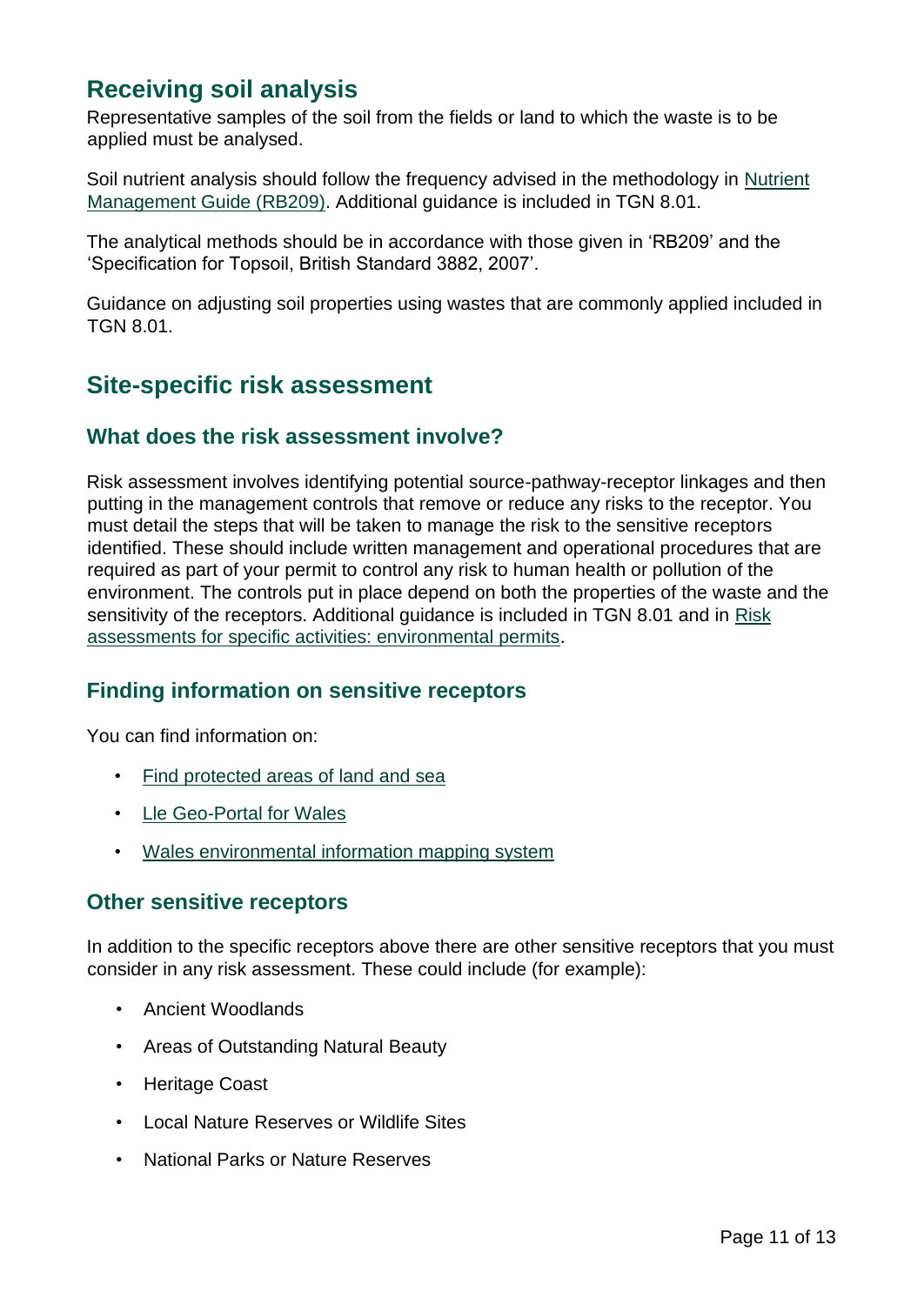- Scheduled Ancient Monuments
- World Heritage Sites
- Controlled waters such as rivers and lakes

Your waste operations must also not cause harm to human health, this includes causing a nuisance, so we will consider any impacts on people living, working or using amenities, e.g. footpaths, around the spreading and storage locations. Additional guidance is included in TGN 8.01

#### **Protected Species**

We have a duty to protect Section 7 Priority species and Priority habitats and National and European protected species.

Data on protected species is often restricted to ensure their continued protection therefore although we will make an assessment you may not be able to find this information out directly. We will tell you if there are additional steps you need to take in order to be able to carry out your waste operations. Additional guidance is included in TGN 8.01.

## <span id="page-11-0"></span>**Application checklist for SR2010 No4**

Please check that your deployment contains the following:

- Do the grid references (for fields and storage areas) match the map locations?
- Are the grid references in the correct format i.e. AB 12345 67890?
- Have details of previous land treatment been provided?
- Have you included a location map?
- Have you included written consent to the operation from the occupier(s)?
- Does the map include all the relevant features as set out in the guidance?
- Have you included a waste analysis?
- Is the waste analysis for each waste less than 12 months old?
- Does the waste analysis include pH, Nitrogen (N), Phosphorus (P), Potassium (K), % dry matter and Potentially Toxic Elements (PTE's)?
- Have you included a soil analysis?
- Is the soil analysis less for each field than 4 years old?
- Does the soil analysis provide the soil pH, Potassium (K), Phosphorus (P), Magnesium (Mg) and PTEs if they are high in the waste?
- Have the soil indices for P, K and Mg for each field been provided?
- Have you included a Certificate of Agricultural Benefit?